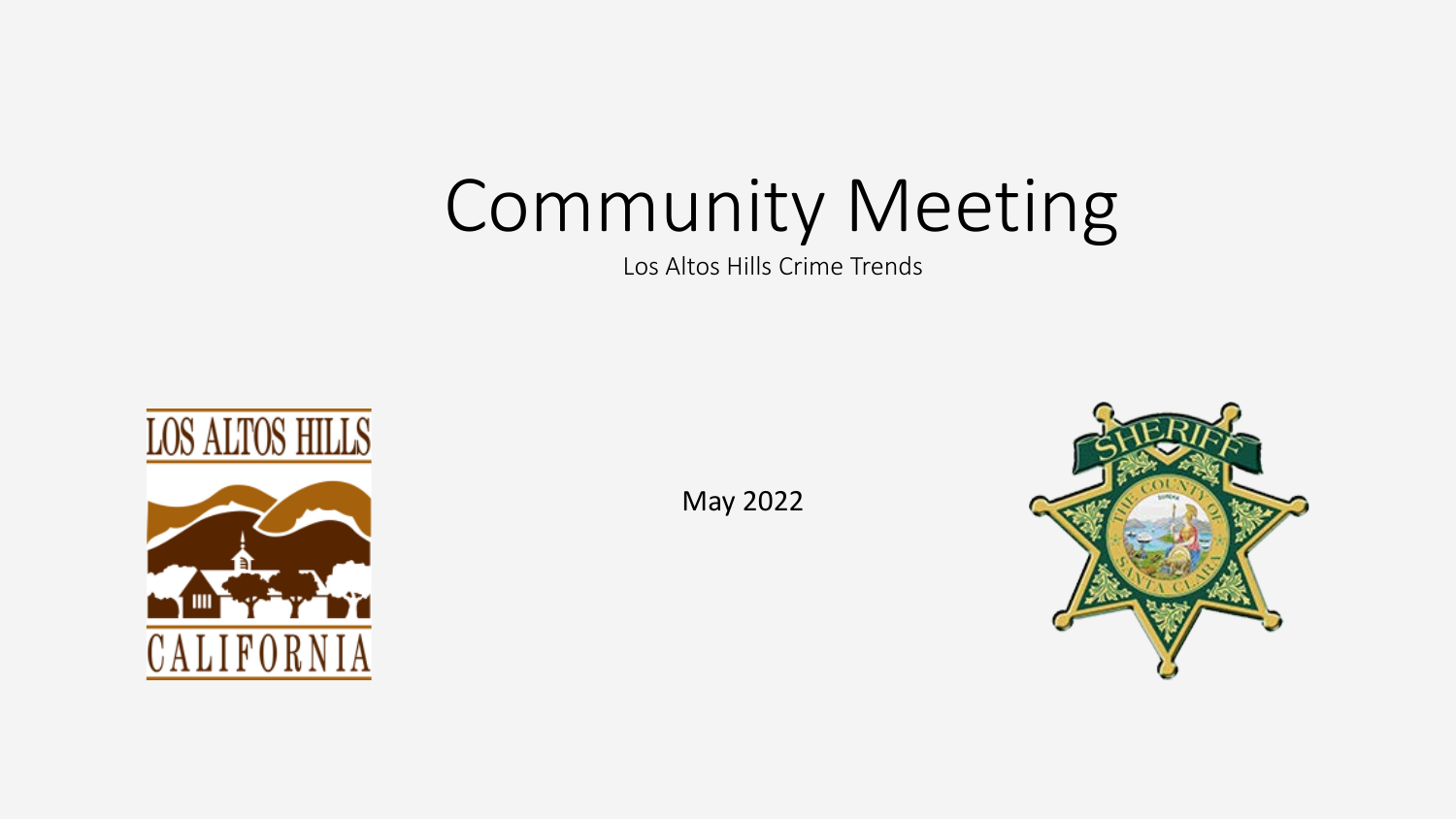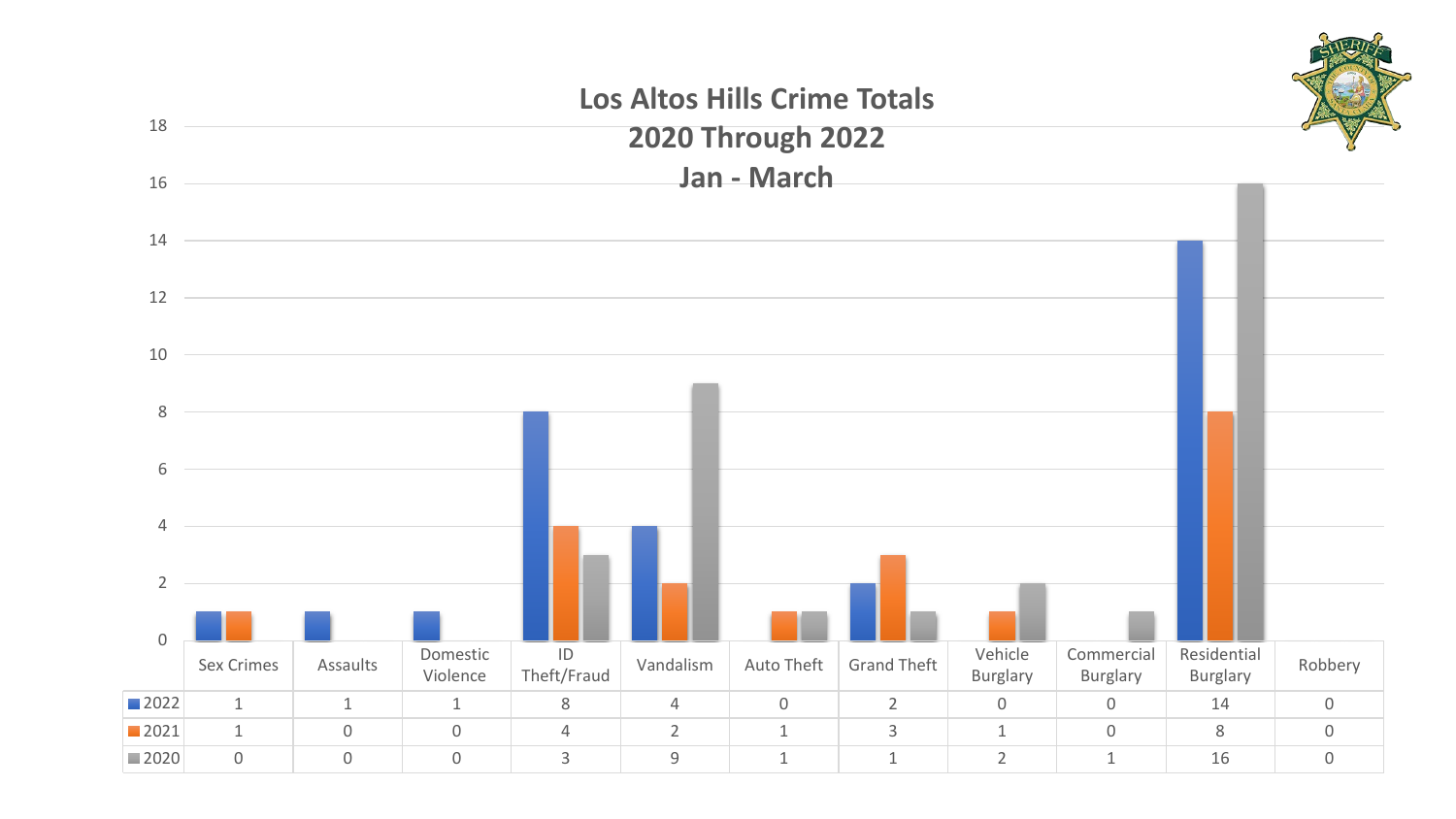# Los Altos Hills Residential Burglaries





= 10-year average of 9.5 residential burglaries for Jan-Apr time frame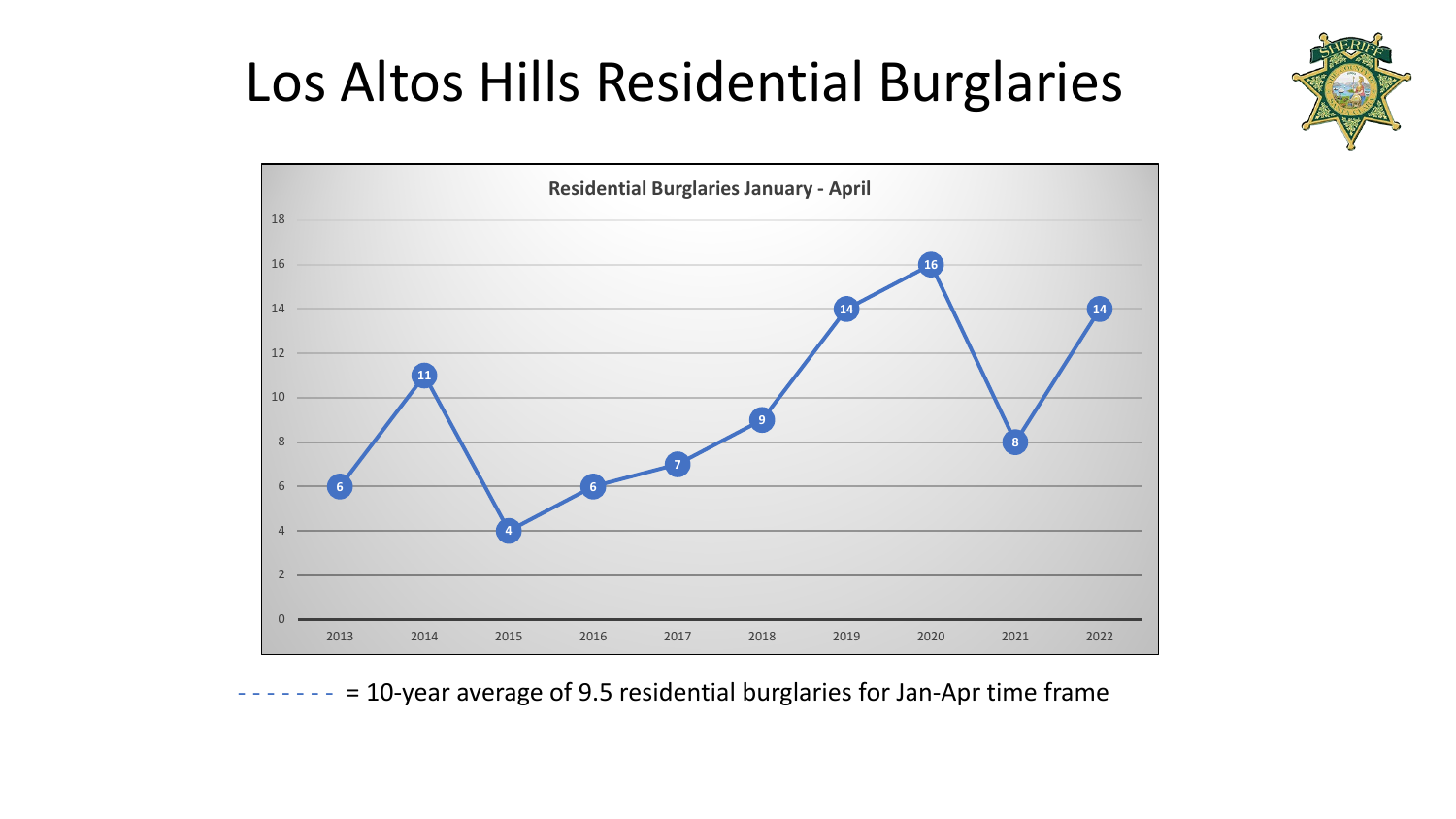### Los Altos Hills Residential Burglary Data





\*In 5 of reported cases, known time frame of burglary occurred over course of multiple days, day of week unknown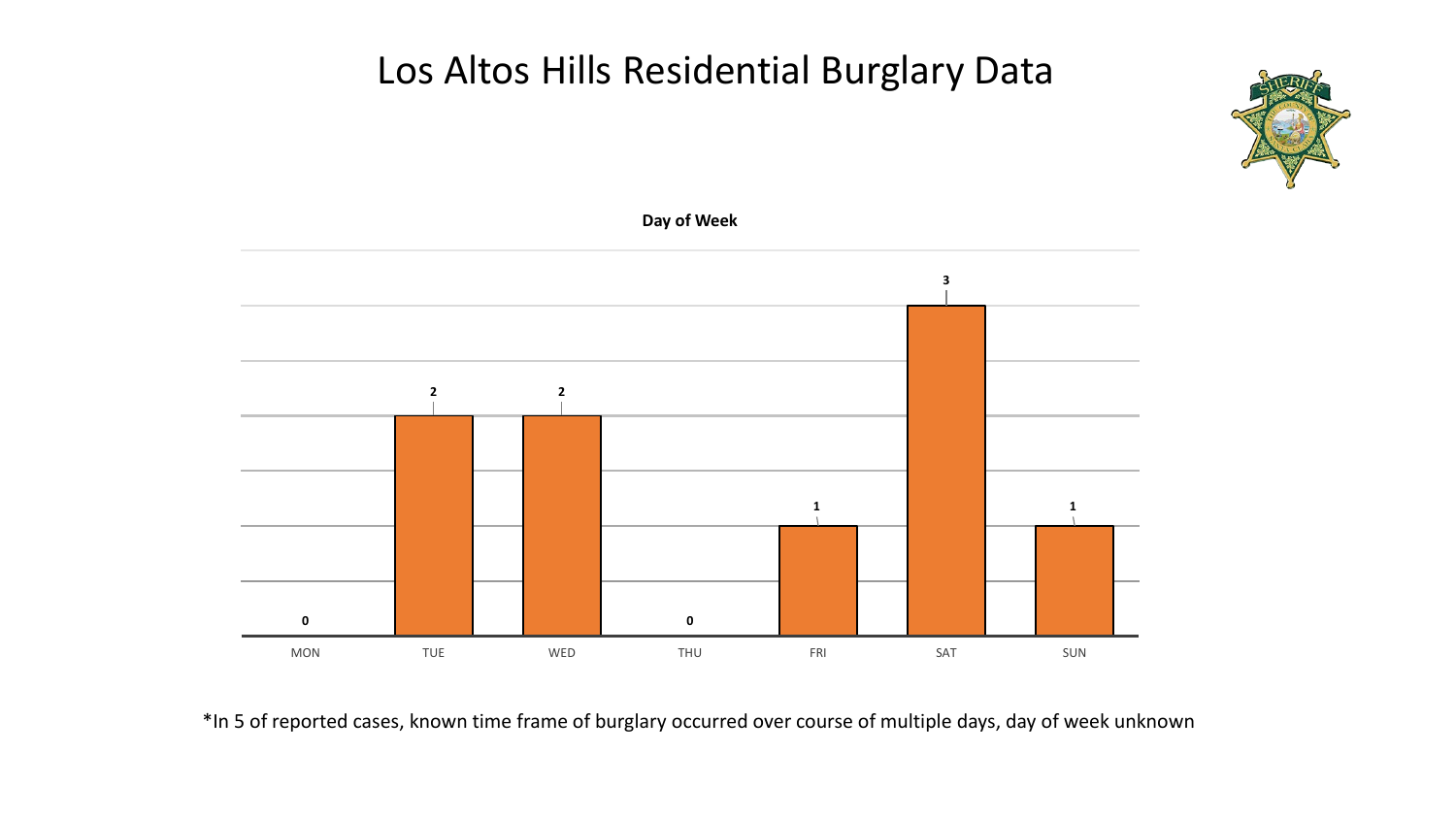## Los Altos Hills Residential Burglary Data



#### **Noteworthy**

- 64% Only master bedroom searched, no other rooms disturbed
- 43% Access gained via second floor/story
- 29% Alarm systems were not activated or kept in working order (unknown if there was an alarm system in home in 7 of the 14 cases so far this year – not addressed in report)
- In one case, suspects entered only the garage, through an unlocked door, and searched unlocked vehicles therein (did not enter main residence)
- In another case, suspects only entered pool house and not the main residence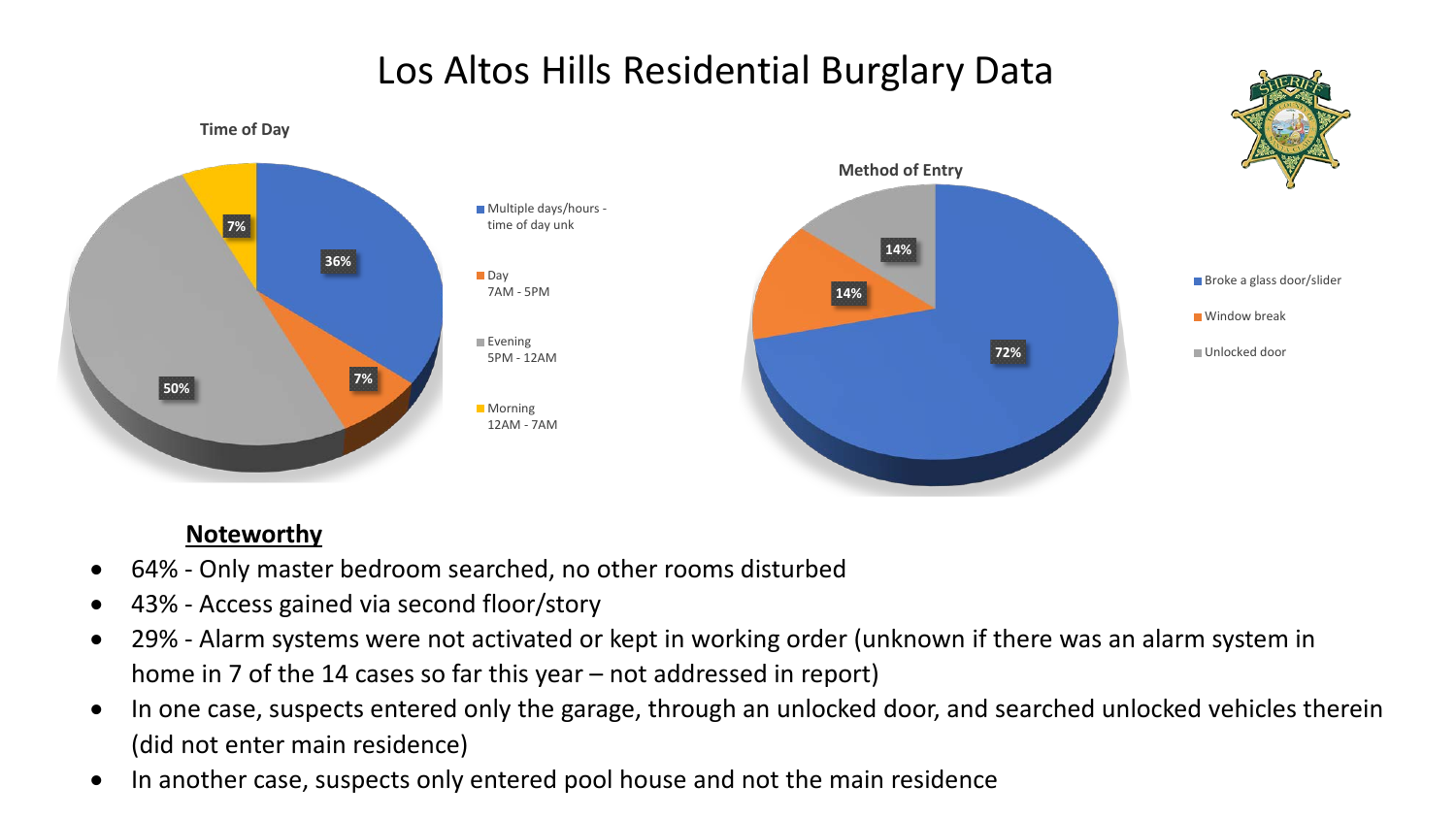## Residential Burglary Map



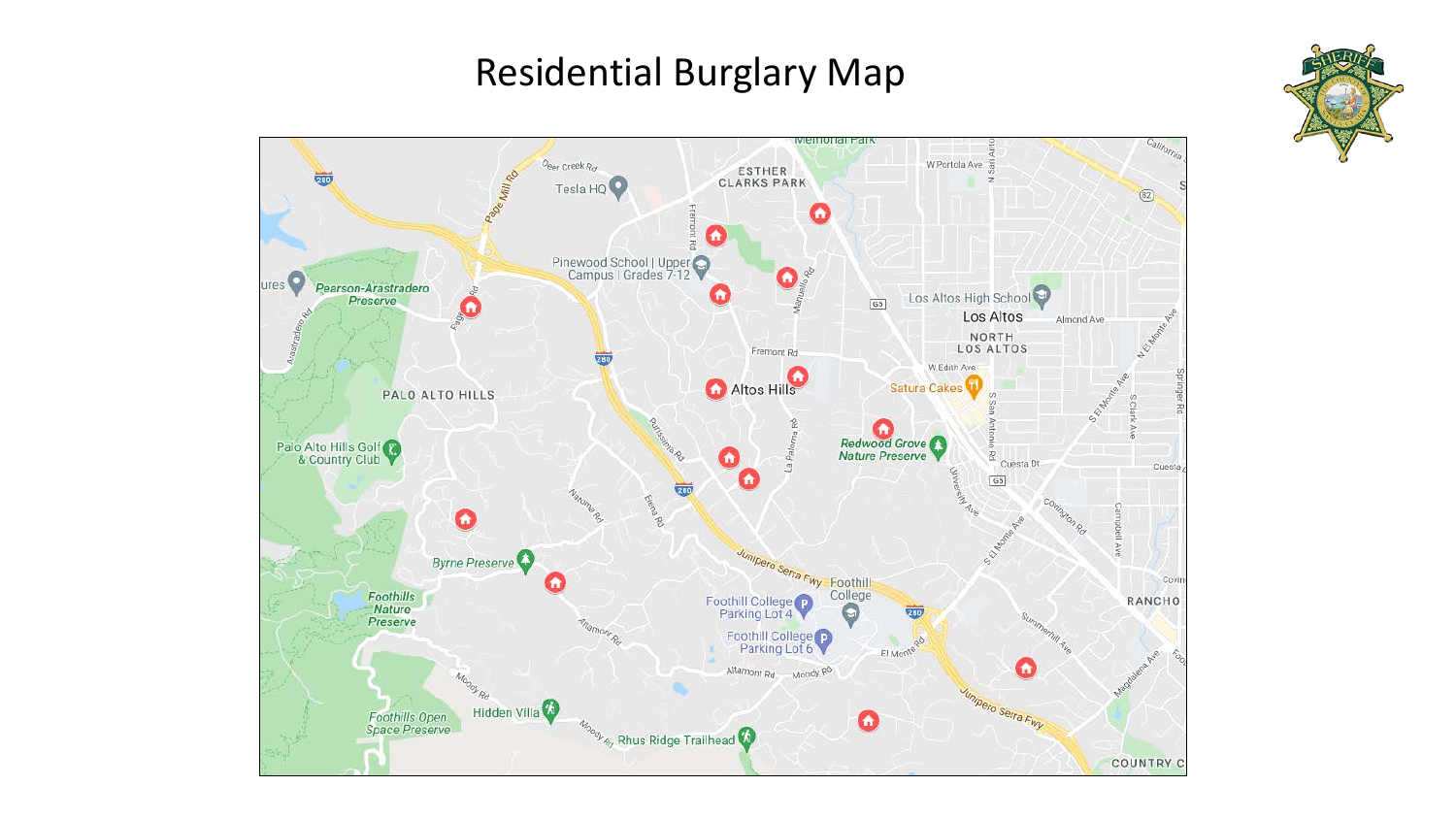How do Burglars Target Homes?





- More than one person.
- Using a vehicle to pick location.
- Vehicle is potentially a rental/stolen, wrong plate (will not trigger LPR).
- Suspect may knock on door to determine if someone is home; uses side gates to enter backyard area.
- Access to residence made through an unlocked door or use a hard object to smash a rear 2<sup>nd</sup> story window/door.
- Target master bedroom/den/safe.
- Completed in minutes.
- [https://www.ktvb.com/article/news/crim](https://www.ktvb.com/article/news/crime/we-asked-86-burglars-how-they-broke-into-homes/277-344333696) e/we-asked-86-burglars-how-they-brokeinto -homes/277 -344333696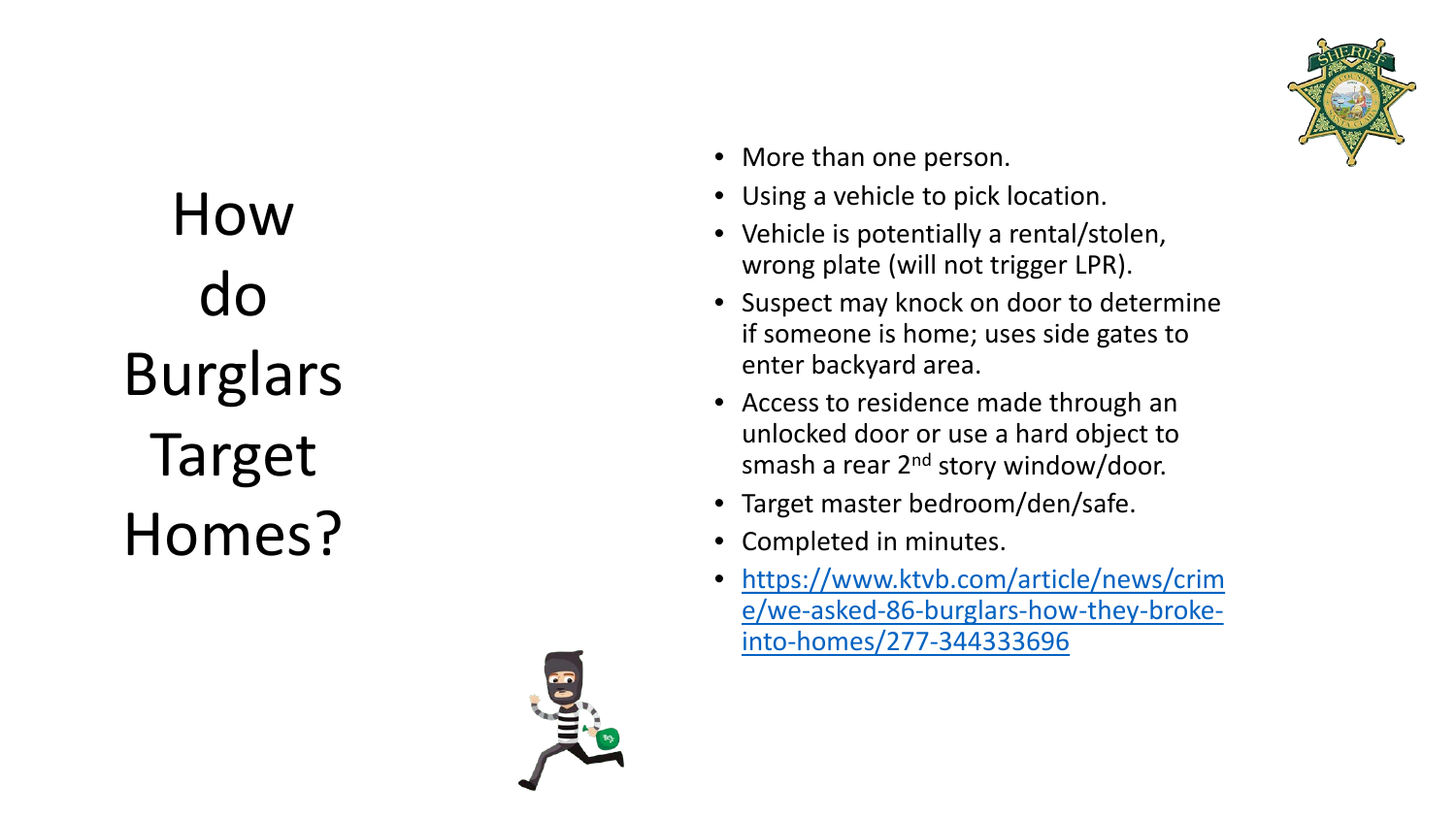# Preventing Residential Burglaries



## **Yard / Driveway**

- $\checkmark$  Keep all gates locked
- $\checkmark$  Keep plants well trimmed
- $\checkmark$  Make sure house address numbers are easy to see
- $\checkmark$  Use automatic timers for indoor lighting
- $\checkmark$  Use motion sensor lighting outside
- $\checkmark$  Make home appear occupied

## **Motion Sensor Light**

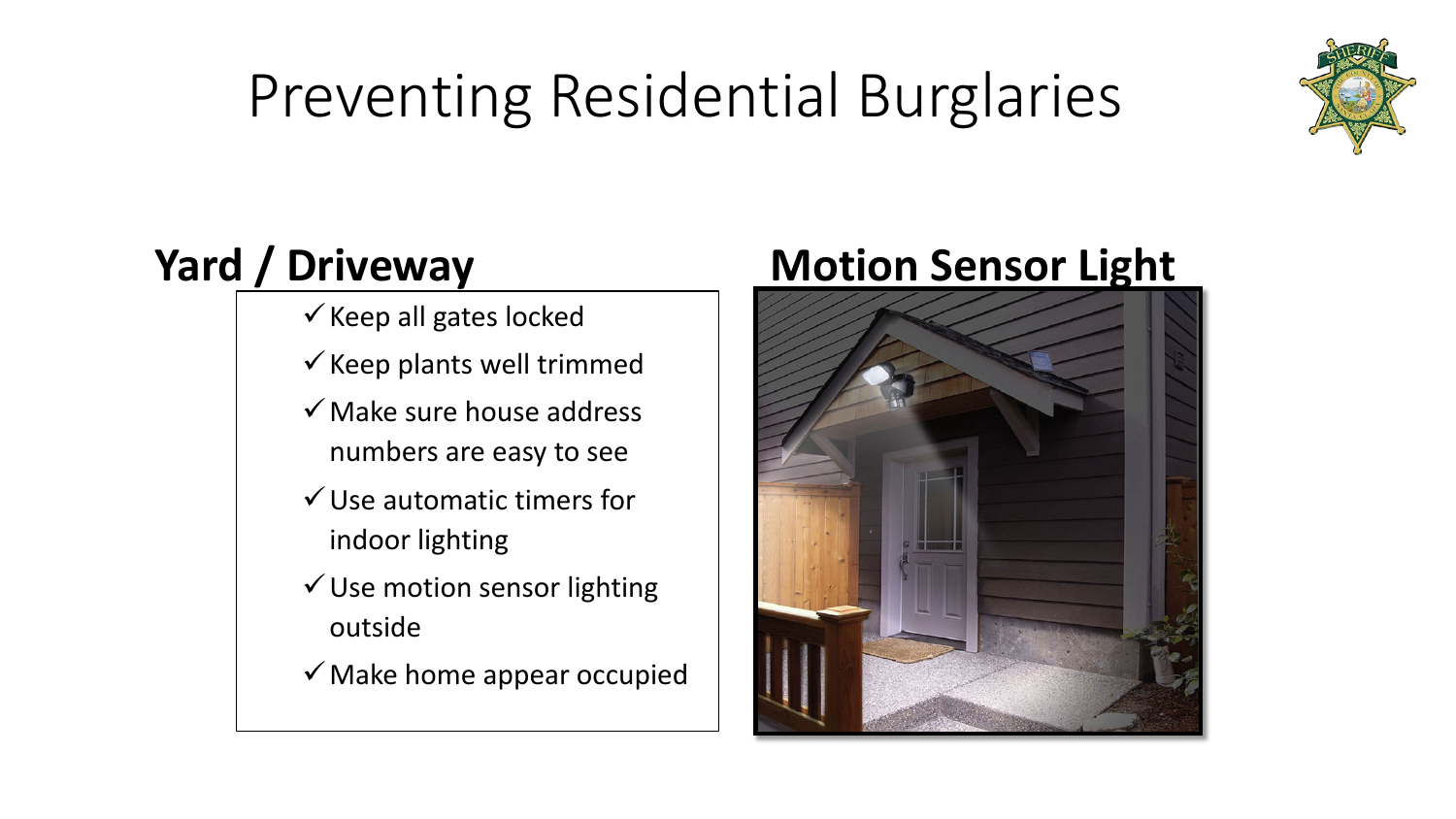# Home Security Check

- Home Security checks are conducted by Sheriff's Office deputies
- Deputies will conduct a "walk through" of your residence, answer questions, and provide you with guidance
- Call 408-868-6600 to schedule, or download Security Assessment Document at:

<sup>•</sup> [https://countysheriff.sccgov.org/sites/g/files/exjcpb406/files/Service%20Forms/Sheriff%27s%20Office%20Residential%20Securit](https://countysheriff.sccgov.org/sites/g/files/exjcpb406/files/Service%20Forms/Sheriff%27s%20Office%20Residential%20Security%20Survey.pdf) y%20Survey.pdf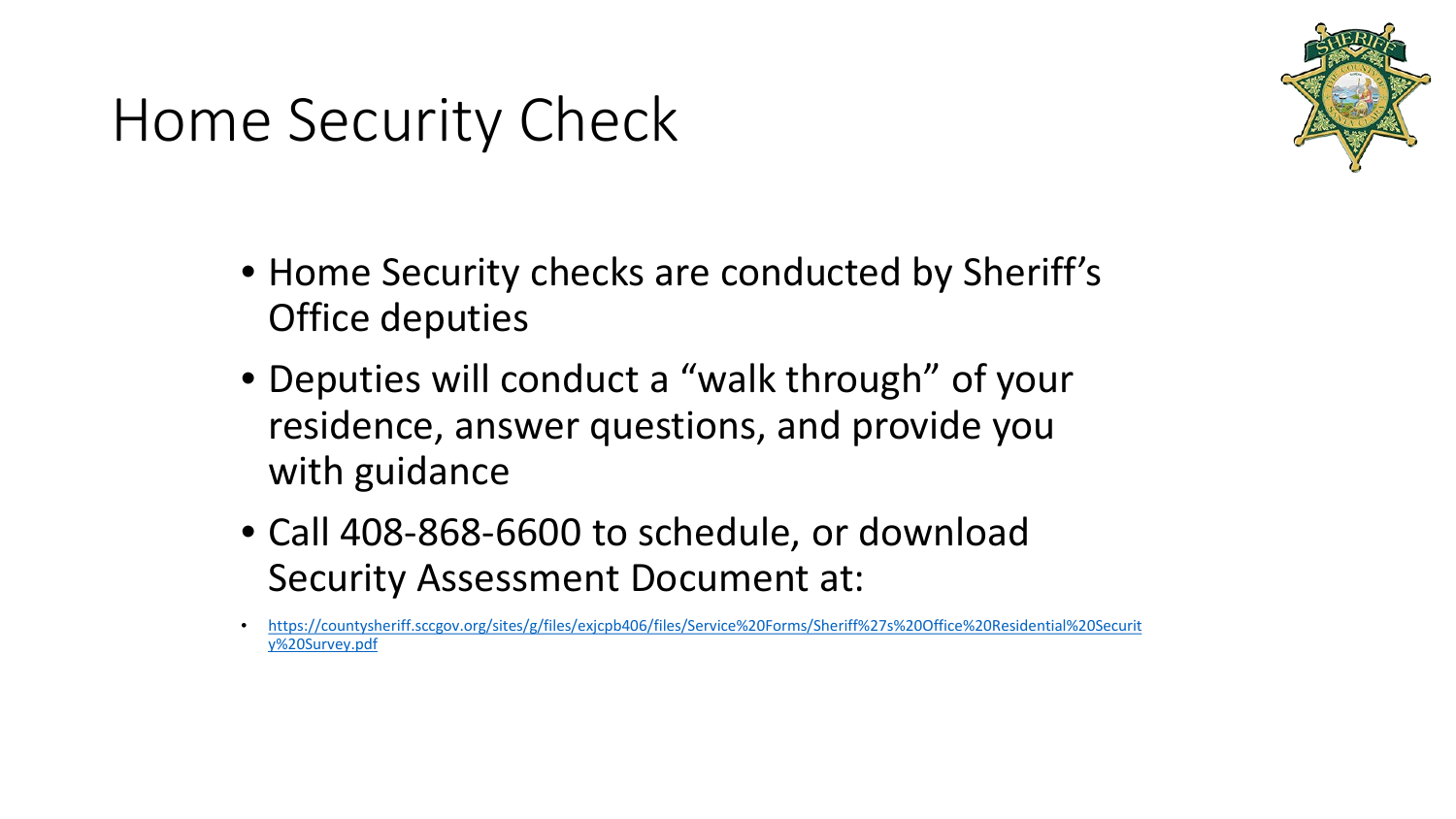# Home Security



- Going on Vacation?
	- Stop your mail and newspaper service, or have a neighbor or relative pick it up daily.
	- Contact Sheriff's Operations and ask for a vacation patrol check at (408) 868-6600 during normal business hours (M~F, Between 8am and 5pm.) or
	- [Visit the Sheriff's Office website at Patrol Check Request -](https://countysheriff.sccgov.org/services/patrol-check-request) Office of the Sheriff - County of Santa Clara (sccgov.org)to schedule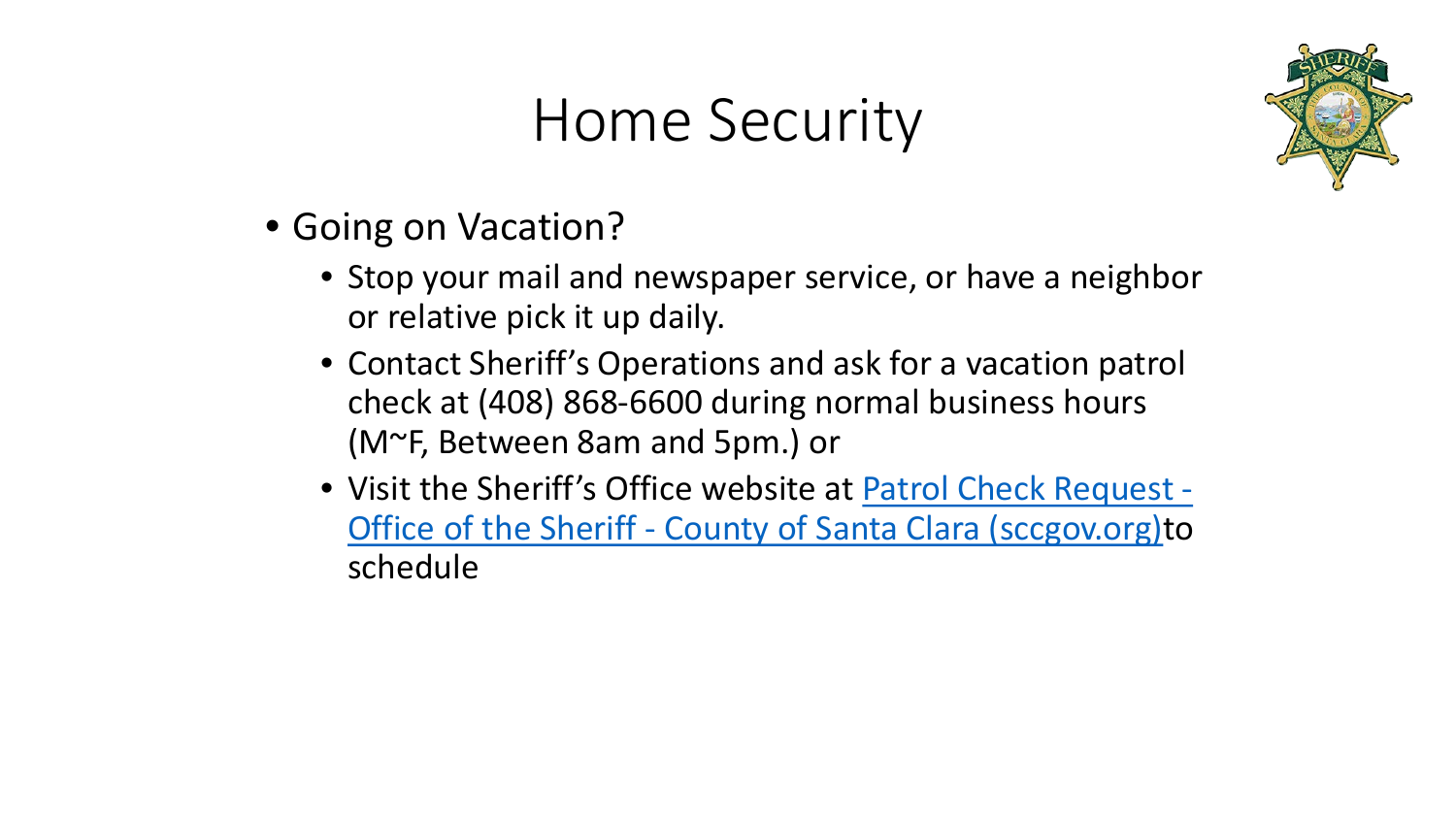# Suspicious Activities?

- Anything that may be connected to criminal activity
- Sounds:
	- Alarms activated
	- Glass breaking
	- Dogs barking
- Vehicles
	- Slow moving
	- Driving with lights off at night
	- Unattended with motor on
	- Unknown vehicle parked at a neighbor's house
- People
	- Behaving strangely
	- Going door to door and to side yards
	- Parked inside a vehicle for an extended amount of time
	- Wearing clothing inconsistent with the weather